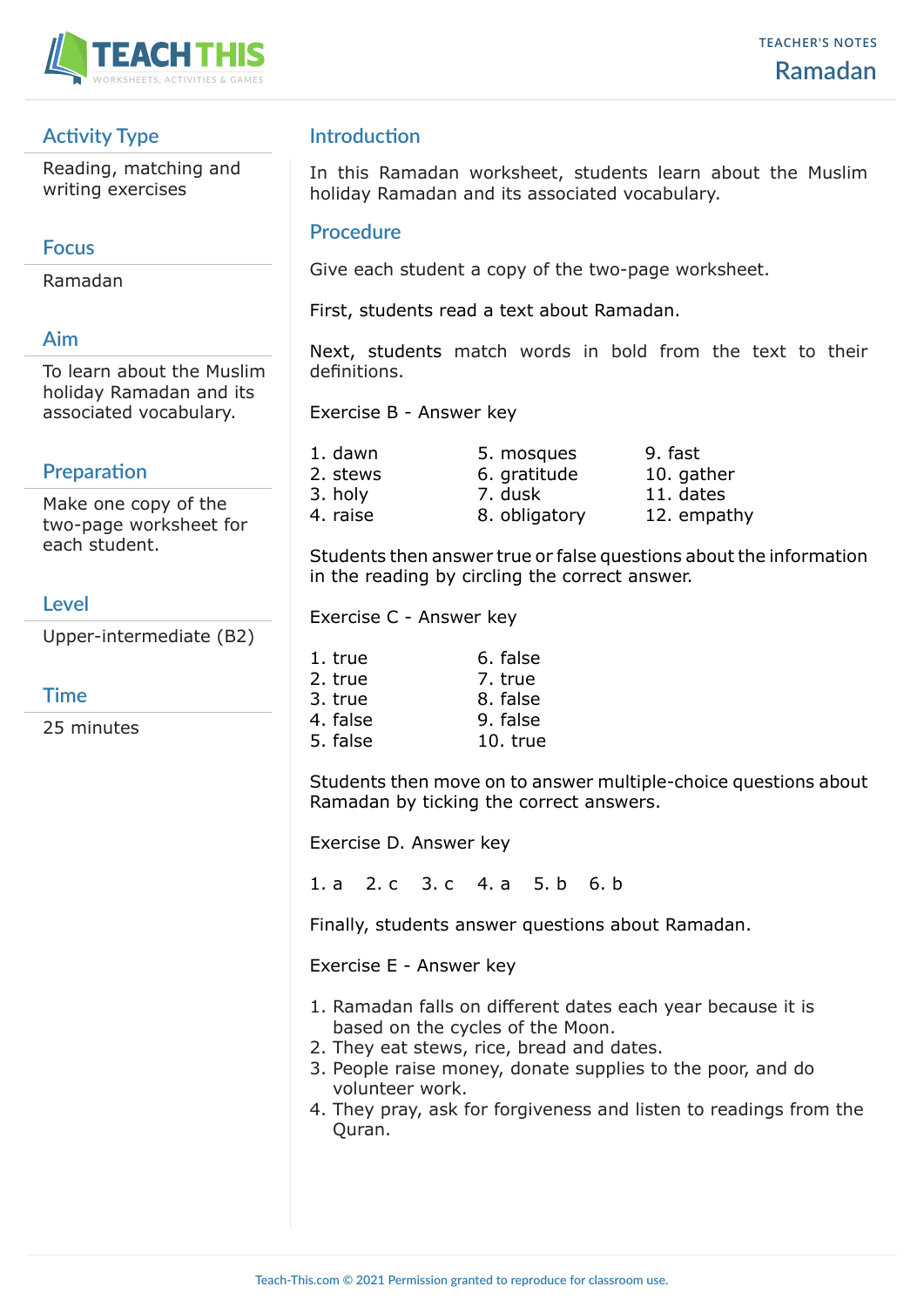

### **A. Read the text about Ramadan then answer the questions below.**

Ramadan is a **holy** month celebrated by Muslims all around the world. It is on the ninth month of the Islamic calendar and lasts either 29 or 30 days. As the calendar is based on the cycles of the moon, the dates of Ramadan are different each year.

Ramadan is a time of patience and showing **empathy** for the poor. This is why most Muslims **fast** between **dawn** and **dusk**. Before the sun rises they have a morning meal, after which they do not eat or drink until the sun goes down. They then break their fast with an evening meal called *iftar*. This usually consists of **stews**, rice, bread and **dates**. Though most Muslims over the age of 14 are expected to fast, exceptions are made for pregnant women, the elderly, and anyone who is unwell. Athletes and those who are travelling long distances do not have to fast either.

During the month of Ramadan, people focus on their faith. They also give up bad habits, practice self-discipline and perform generous acts. Some Muslims **raise** money and donate supplies to those in need, whilst others do volunteer work. Special services take place in **mosques** during which people pray and ask for forgiveness. They also listen to readings from the Quran, the holy book of the Islamic religion.



After the last day of Ramadan, friends and family **gather** together to celebrate *Eid-ul Fitr*. During this three-day holiday, friends and families gather together to show **gratitude** to God following the previous month of reflection. As well as giving thanks, Muslims make an **obligatory** payment to charity. Many people decorate their homes for this festival. They also wear new clothes, visit each others' houses and exchange gifts. Fasting is not allowed at this time, and lots of sweet treats and pastries are eaten.

#### **B. Match the words in bold from the text about Ramadan to their definitions.**

| 1. The first appearance of daylight in the sky.          |  |
|----------------------------------------------------------|--|
| 2. Dishes of meat and vegetables cooked together slowly. |  |
| 3. Dedicated to God.                                     |  |
| 4. To collect money for a particular cause.              |  |
| 5. Buildings where Muslims go to pray.                   |  |
| 6. Thankfulness.                                         |  |
| 7. The time in the evening just before it gets dark.     |  |
| 8. Something you must do because of a rule or law, etc.  |  |
| 9. To go without food for a long period of time.         |  |
| 10. To get together with other people.                   |  |
| 11. Small sweet fruits that come from palm trees.        |  |
| 12. The ability to understand the feelings of others.    |  |